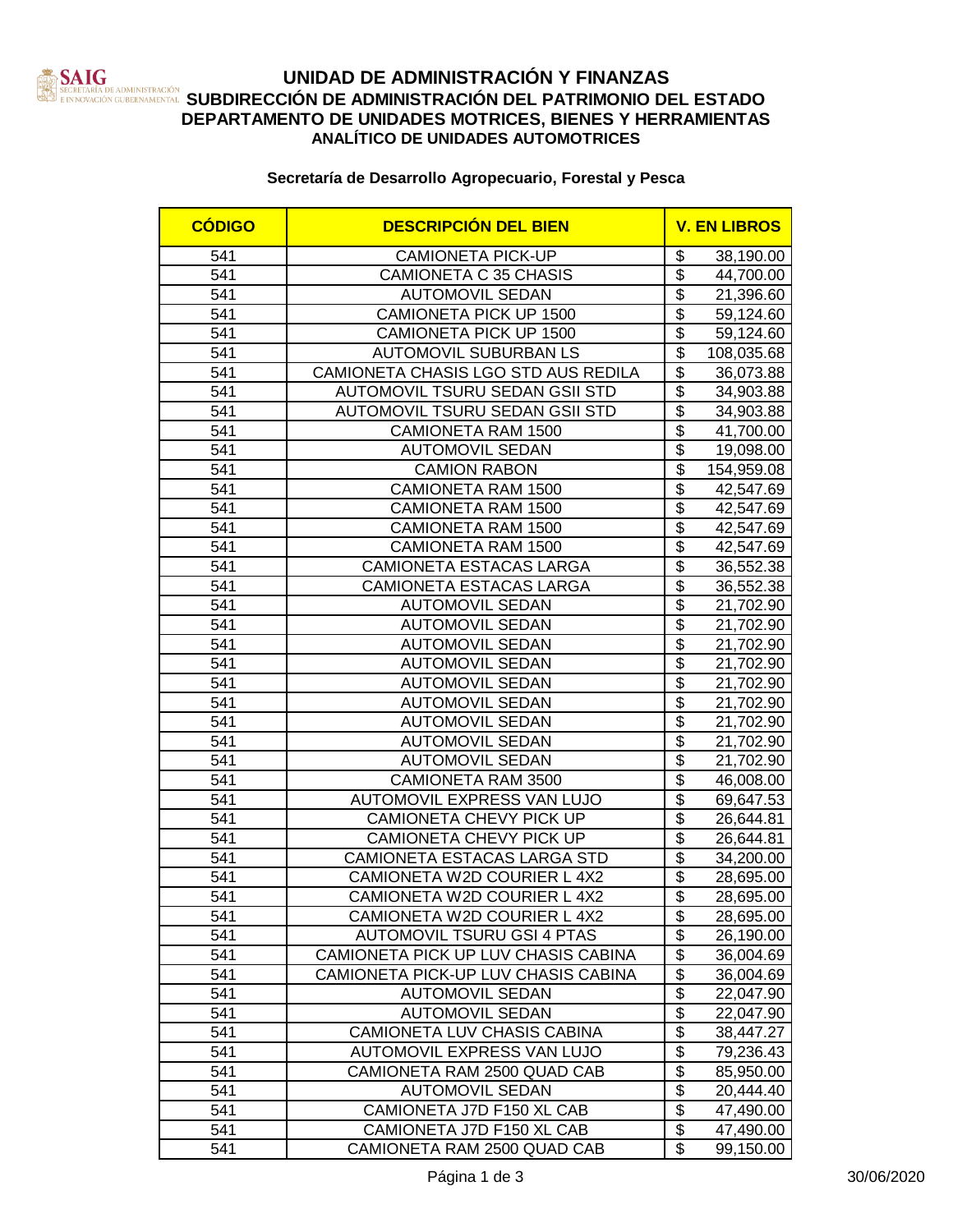

# **UNIDAD DE ADMINISTRACIÓN Y FINANZAS SUBDIRECCIÓN DE ADMINISTRACIÓN DEL PATRIMONIO DEL ESTADO**<br>INTERNATION CUBERNAMENTAL SUBDIRECCIÓN DE ADMINISTRACIÓN DEL PATRIMONIO DEL ESTADO **DEPARTAMENTO DE UNIDADES MOTRICES, BIENES Y HERRAMIENTAS ANALÍTICO DE UNIDADES AUTOMOTRICES**

### **Secretaría de Desarrollo Agropecuario, Forestal y Pesca**

| <b>CÓDIGO</b> | <b>DESCRIPCIÓN DEL BIEN</b>             | <b>V. EN LIBROS</b>                     |
|---------------|-----------------------------------------|-----------------------------------------|
| 541           | <b>AUTOMOVIL SEDAN</b>                  | \$<br>20,444.40                         |
| 541           | CAMIONETA SILVERADO CABINA REGULAR      | $\overline{\$}$<br>49,578.17            |
| 541           | AUTOMOVIL CHEVY 3 PTAS.                 | $\overline{\mathfrak{s}}$<br>20,775.28  |
| 541           | <b>AUTOMOVIL CHEVY 3 PTAS.</b>          | $\overline{\mathfrak{s}}$<br>20,775.28  |
| 541           | CAMIONETA CHASIS CABINA 3600            | $\overline{\mathfrak{s}}$<br>51,549.51  |
| 541           | CAMIONETA JW5 RANGER CREW CAB XL        | $\overline{\mathfrak{s}}$<br>47,940.00  |
| 541           | CAMIONETA J7D F150 XL CAB               | $\overline{\mathcal{S}}$<br>47,340.00   |
| 541           | CAMIONETA J7D F150 XL CAB               | $\overline{\mathcal{S}}$<br>47,340.00   |
| 541           | AUTOMOVIL CHEVY 3 PTAS.                 | $\overline{\$}$<br>22,476.01            |
| 541           | AUTOMOVIL CHEVY 3 PTAS.                 | $\overline{\mathcal{S}}$<br>22,476.01   |
| 541           | AUTOMOVIL CHEVY 3 PTAS.                 | $\overline{\mathcal{S}}$<br>22,476.01   |
| 541           | AUTOMOVIL CHEVY 3 PTAS.                 | $\overline{\$}$<br>22,476.01            |
| 541           | CAMIONETA LUV DOBLE CABINA              | $\overline{\$}$<br>40,127.69            |
| 541           | CAMIONETA LUV DOBLE CABINA              | $\overline{\$}$<br>40,127.69            |
| 541           | <b>AUTOMOVIL ATOS BASICO 4 PTAS</b>     | $\overline{\mathcal{G}}$<br>22,425.00   |
| 541           | <b>AUTOMOVIL ATOS BASICO 4 PTAS</b>     | $\overline{\$}$<br>22,425.00            |
| 541           | CAMIONETA J7D F150 XL CAB               | $\overline{\mathfrak{s}}$<br>47,730.00  |
| 541           | CAMIONETA J7D F150 XL CAB               | \$<br>47,730.00                         |
| 541           | CAMIONETA JW5 RANGER CREW CAB XL        | $\overline{\$}$<br>46,860.00            |
| 541           | CAMIONETA JW5 RANGER CREW CAB XL        | $\overline{\mathcal{S}}$<br>46,860.00   |
| 541           | <b>AUTOMOVIL ECONOLINE WAGON 8 PTAS</b> | $\overline{\mathcal{S}}$<br>78,000.00   |
| 541           | CAMIONETA SILVERADO CAB RG 4X2          | $\overline{\mathfrak{s}}$<br>51,009.87  |
| 541           | CAMIONETA F 350 ESTACAS CAB             | $\overline{\$}$<br>59,700.00            |
| 541           | CAMIONETA LUV DOBLE CABINA LUJO         | $\overline{\mathfrak{s}}$<br>45,857.84  |
| 541           | CAMIONETA SILVERADO 1500                | $\overline{\mathfrak{s}}$<br>51,210.19  |
| 541           | CAMIONETA SILVERADO 3500                | $\overline{\$}$<br>67,500.00            |
| 541           | CAMION KODIAK CHASIS CABINA             | $\overline{\mathfrak{s}}$<br>295,793.29 |
| 541           | CAMIONETA COURIER SEM EQPDA STD 4 CIL   | $\overline{\mathfrak{s}}$<br>31,590.00  |
| 541           | CAMIONETA SILVERADO 1500 CABINA REGULAR | \$<br>57,793.87                         |
| 541           | CAMIONETA LUV DOBLE CABINA LUJO         | $\overline{\mathfrak{s}}$<br>45,526.35  |
| 541           | CAMIONETA LUV DOBLE CABINA LUJO         | $\overline{\mathfrak{s}}$<br>45,526.35  |
| 541           | AUTOMOVIL CHEVY 3 PTAS.                 | $\overline{\$}$<br>23,580.90            |
| 541           | CAMIONETA SILVERADO 1500 CABINA REGULAR | $\overline{\$}$<br>48,771.00            |
| 541           | CAMIONETA SILVERADO 1500 CABINA REGULAR | $\overline{\mathcal{S}}$<br>48,532.20   |
| 541           | AUTOMOVIL ATOS BASICO 4 PTAS            | \$<br>23,700.00                         |
| 541           | CAMIONETA COURIER 4X2 L TM              | $\overline{\mathfrak{s}}$<br>32,550.00  |
| 541           | CAMIONETA F 150 XL MD V6                | $\overline{\mathbf{e}}$<br>49,170.00    |
| 541           | CAMIONETA F 150 XL MD V6                | $\overline{\$}$<br>49,170.00            |
| 541           | CAMIONETA SILVERADO 1500                | $\overline{\$}$<br>49,949.70            |
| 541           | CAMIONETA F 150 XL LOW COST V6          | $\overline{\$}$<br>50,940.00            |
| 541           | <b>AUTOMOVIL FIESTA 5 PTAS FIRST</b>    | $\overline{\mathbf{S}}$<br>32,737.50    |
| 541           | AUTOMOVIL CHEVY 4 PTAS.                 | \$<br>29,678.70                         |
| 541           | AUTOMOVIL CHEVY 4 PTAS.                 | $\overline{\mathbf{e}}$<br>29,678.70    |
| 541           | <b>AUTOMOVIL CHEVY 4 PTAS.</b>          | $\overline{\$}$<br>29,678.70            |
| 541           | CAMIONETA DOBLE CABINA TM DH            | $\overline{\mathbf{e}}$<br>53,940.00    |
| 541           | CAMIONETA H100 BY CHASIS CABINA         | $\overline{\mathbf{e}}$<br>52,200.00    |
| 541           | AUTOMOVIL CHEVY 4 PTAS.                 | $\overline{\mathbf{e}}$<br>33,600.00    |